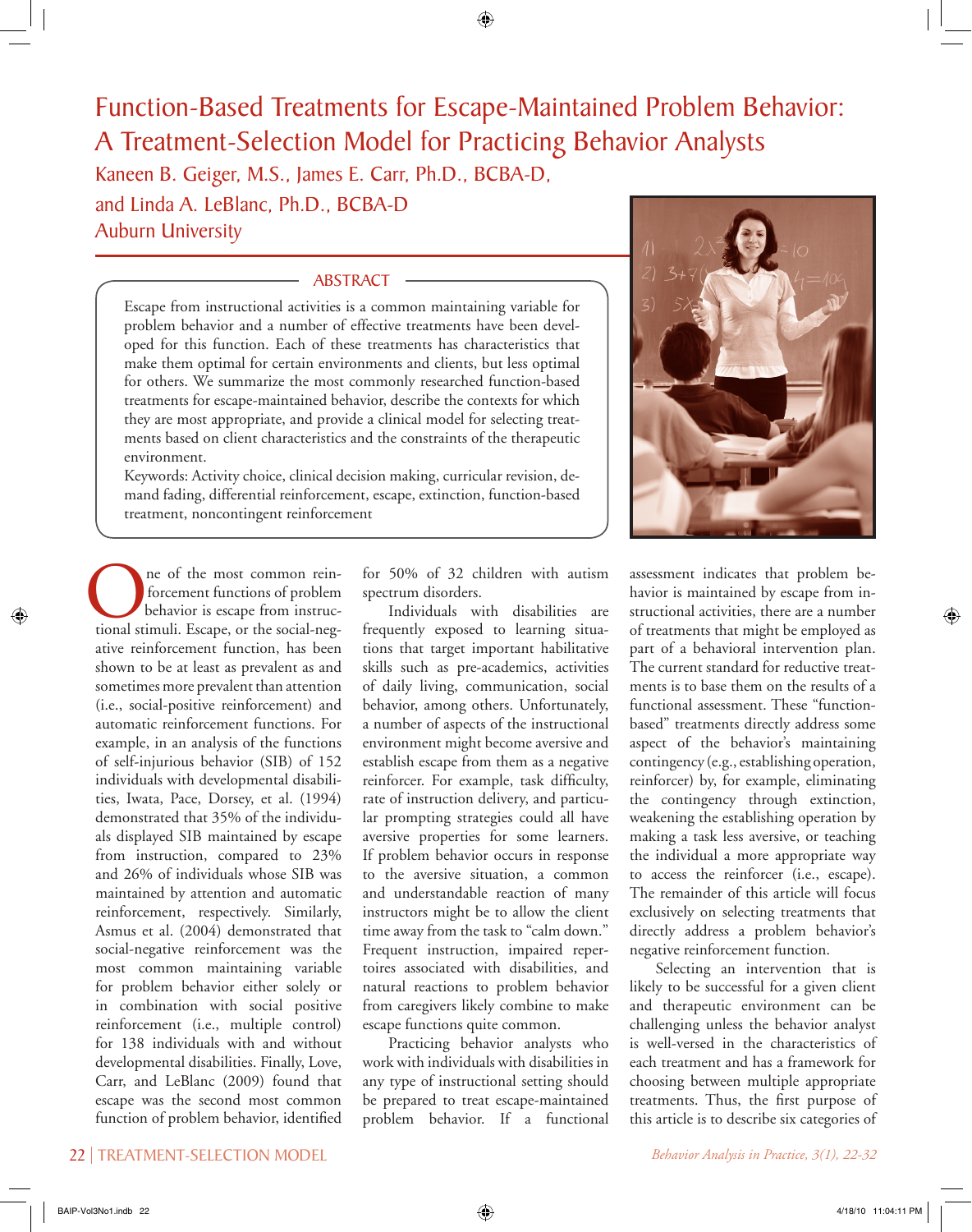commonly researched, function-based treatments for escapemaintained problem behavior: (a) activity choice, (b) curricular and instructional revision, (c) demand fading, (d) differential reinforcement, (e) extinction, and (f) noncontingent escape (see Table 1). This summary is followed by a clinical decision-

# One of the most common reinforcement functions of problem behavior is escape from instructional stimuli

making model for selecting the most appropriate treatment based on characteristics of the client and therapeutic environment and their match with the treatment's specific advantages and disadvantages. The focus of the model is escape-maintained behavioral excesses (e.g., self-injury, aggression, property destruction) rather than noncompliance (e.g., non-responding, verbal refusal), but we refer the interested reader to Houlihan, Sloane, Jones, and Patton (1992) and Cipani (1998) for reviews of treatments for noncompliance. In addition, punishment procedures are not included in the present model and the practitioner might view this model as a guide for exploring the full range of function-based treatments before considering explicit punishment procedures.

# Function-Based Treatments for Escape-Maintained Problem Behavior

### *Activity Choice*

Activity choice involves providing the learner with an opportunity to select either the order in which, or time at which, tasks are completed (Dyer, Dunlap, & Winterling, 1990). Activity choice is considered a function-based intervention because the individual can presumably avoid the aversive aspects of one task by selecting another. For example, Dyer et al. used activity choice to reduce escape-maintained disruptive behavior (e.g., aggression, SIB, tantrums) of three children with developmental disabilities. Each participant was provided with a choice between 3 to 4 academic tasks (e.g., completing a puzzle, labeling picture cards, sorting). When the first task was complete, the participant chose from the remaining tasks, and so on. For all three participants, activity choice produced substantial reductions in disruptive behaviors.

Activity choice is an easily implemented intervention that has been shown to increase compliance and reduce problem behavior without the loss of instructional time (Kern et al., 1998). It also includes choice-making opportunities for the consumer, which is often a habilitative goal with high social validity (Kern et al., 1998). There are a number of variables the practitioner must consider before selecting an activity choice intervention. First, activity choice may require up-front preparation of multiple sets of task materials from which the consumer can choose. Second, it is critical to ensure that the curricular ac-

tivities are appropriate to the consumer's existing skill repertoire before presenting choices. Third, activity choice is only effective with consumers with existing choice-making skills who can tolerate instruction. Finally, because giving a consumer a choice of activities is an antecedent intervention, there is no explicit plan for how to respond to problem behavior, should it occur. Therefore, combining activity choice with a consequence-based procedure such as differential reinforcement or extinction might further reduce problem behavior. We refer the reader to the Kern et al. (1998) literature review for additional information on implementing activity-choice interventions.

## *Curricular and Instructional Revision*

Curricular and instructional revision involves assessing aspects of the curricular targets or instructional procedures that might be aversive for the learner and making alterations to attenuate or eliminate these features to abolish escape from instruction as an effective reinforcer. To maintain consistency with the research literature, curricular and instructional revision will henceforth be referred to as curricular revision. Some of the curricular variables that might establish escape from work as a negative reinforcer are tasks that are too difficult or too easy in relation to the learner's current repertoire (Dunlap, Kern-Dunlap, Clarke, & Robbins, 1991; Ferro, Foster-Johnson, & Dunlap, 1996; Kern, Childs, Dunlap, Clarke, & Falk, 1994; Roberts, Marshall, Nelson, & Albers, 2001), are non-preferred (Clarke et al., 1995), are novel (Mace, Browder, & Lin, 1987; Smith, Iwata, Goh, & Shore, 1995), or do not produce skills that are functional in the learner's environment (Dunlap, Foster-Johnson, Clarke, Kern, & Childs, 1995).

Dunlap et al. (1991) describe the use of curricular revision to reduce the problem behavior of a girl with mental retardation. The authors assessed the effects of four curricular variables on problem behavior: 1) fine- vs. gross-motor tasks, 2) short- vs. long-duration tasks, 3) arbitrary vs. functional tasks, and 4) activity choice vs. no choice. The assessment revealed that the participant exhibited higher rates of problem behavior and lower rates of on-task behavior when presented with fine-motor tasks, long-duration tasks, arbitrary tasks, and no activity choice. Curricular (e.g., increased functional tasks) and instructional revisions (e.g., short teaching durations) were then implemented and produced increases in on-task behavior and elimination of problem behavior.

Some of the instructional variables that might establish escape from work as a negative reinforcer include lengthy sessions (Dunlap et al., 1991; Kern et al., 1994; Smith et al., 1995), massed trials (McCurdy, Skinner, Grantham, Watson, & Hindman, 2001), certain prompting strategies (Munk &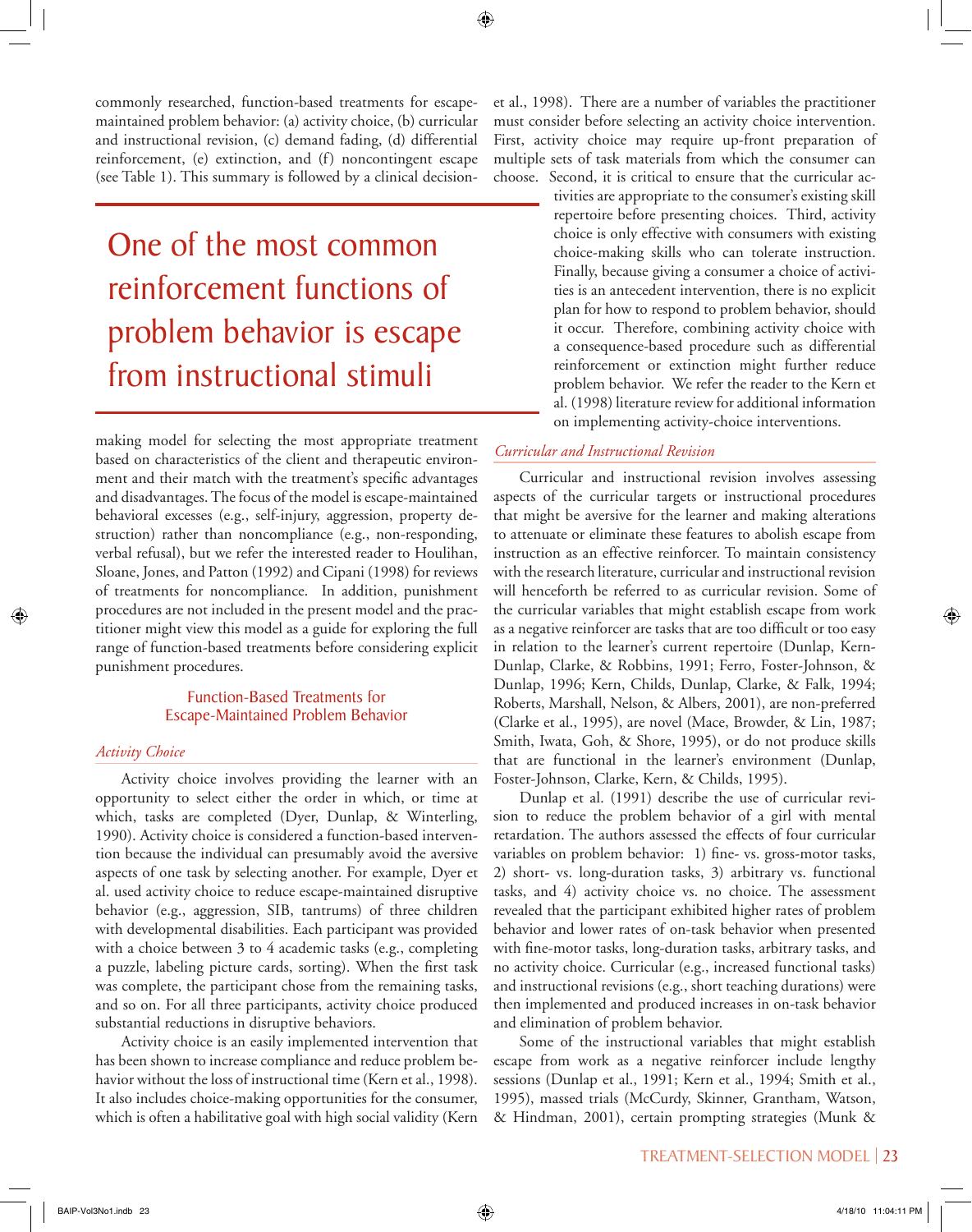Repp, 1994), high rates of trial presentation (Smith et al.), and low rates of positive reinforcement (Smith & Iwata, 1997). Several studies have addressed the final concern (low reinforcement during instruction). For example, Lalli et al. (1999) showed that delivering positive reinforcers for compliance was more effective in reducing escape-maintained problem behavior than delivering breaks contingent on compliance, even when the problem behavior still produced escape from the

task. Similarly, Ingvarsson, Hanley, and Welter (2009) showed that the delivery of contingent and noncontingent positive reinforcers were each effective in reducing escape-maintained problem behavior. The fact that increased positive reinforcement during tasks minimizes escape-maintained problem behavior, even when contingent escape is still available (as in Lalli et al. and Ingvarsson et al.), suggests that this procedure might work to abolish the aversive properties of the tasks.

Curricular revision could result in improvements in teaching procedures or curriculum

assessment that not only benefit the target consumer, but could have beneficial effects on other consumers served in the environment. Additionally, improvements in teaching strategies and curricula create a more effective learning environment which can produce more efficient and effective skill acquisition while reducing and potentially preventing problem behavior. Furthermore, it is a behavior analyst's ethical responsibility to promote effective learning environments rather than teach individuals with disabilities to tolerate ineffective ones (Winett & Winkler, 1972). However, curricular revision requires someone with expertise to assess and change aspects of the curriculum or instructional strategy. Additionally, the time and effort required to assess and make changes can be of concern if it is important to eliminate problem behavior immediately. We refer the reader to a literature review by Dunlap and Kern (1996) for additional information on curricular revision.

### *Demand Fading*

Demand fading (instructional or stimulus fading) involves the removal of all instructions, followed by their gradual reintroduction (Pace, Iwata, Cowdery, Andree, & McIntyre, 1993). Such demand removal eliminates the aversive tasks, which remain absent until they are systematically and gradually faded back in. For example, Pace et al. faded the frequency of tasks to decrease escape-maintained SIB of three individuals with developmental disabilities. The initial elimination of all tasks substantially reduced levels of SIB and they remained low as tasks were gradually reintroduced. It is important to note that demand fading works best when implemented with escape extinction (i.e., withholding the negative reinforcer when problem behavior reemerges during fading; Zarcone, Iwata, Smith, Mazaleski, & Lerman, 1994).

Because the first step of demand fading is the elimination of all instructions, there should be an immediate decrease in

problem behavior, which is a beneficial outcome for consumers who exhibit severe problem behavior or who are too large to physically prompt to comply with a task. In addition, because instructions are gradually reintroduced over time, demand fading might increase a consumer's tolerance of instructional activities. However, demand fading involves a loss of instructional time, which could be impractical due to the disruption of classroom activities or inadequate staffing to supervise the

It is a behavior analyst's ethical responsibility to promote effective learning environments rather than teach individuals with disabilities to tolerate ineffective ones

> consumer while away from instruction. Also, fading in the instructions is often logistically difficult and requires the supervision of someone with expertise to oversee the process. We refer the reader to the empirical article by Zarcone et al. (1994) for additional information on demand fading.

# *Differential Reinforcement*

*Differential negative reinforcement of alternative behavior.*  Perhaps the most common procedural form of differential negative reinforcement of alternative behavior (DNRA) involves providing escape from instruction contingent on an alternative prosocial response (e.g., compliance) while placing problem behavior on extinction (Vollmer & Iwata, 1992). Differential negative reinforcement of alternative behavior can also be arranged by providing escape for an alternative response while punishing the problem behavior or by providing more valuable breaks (e.g., longer duration) for the alternative response and less valuable breaks for the problem behavior (Athens & Vollmer, in press).

Vollmer, Roane, Ringdahl, and Marcus (1999) implemented differential negative reinforcement of compliance (with problem behavior placed on extinction) to reduce the escape-maintained SIB and aggression of two children with mental retardation. For both children, DNRA reduced problem behavior and increased compliance. In addition, when DNRA was implemented with lower integrity (i.e., problem behavior occasionally produced escape), problem behavior remained low and compliance remained high as long as compliance was reinforced on a denser schedule of reinforcement than problem behavior.

Differential negative reinforcement of alternative behavior decreases problem behavior while actively targeting more adaptive skills and providing continued access to the functional reinforcer, escape. Further, there is evidence that DNRA can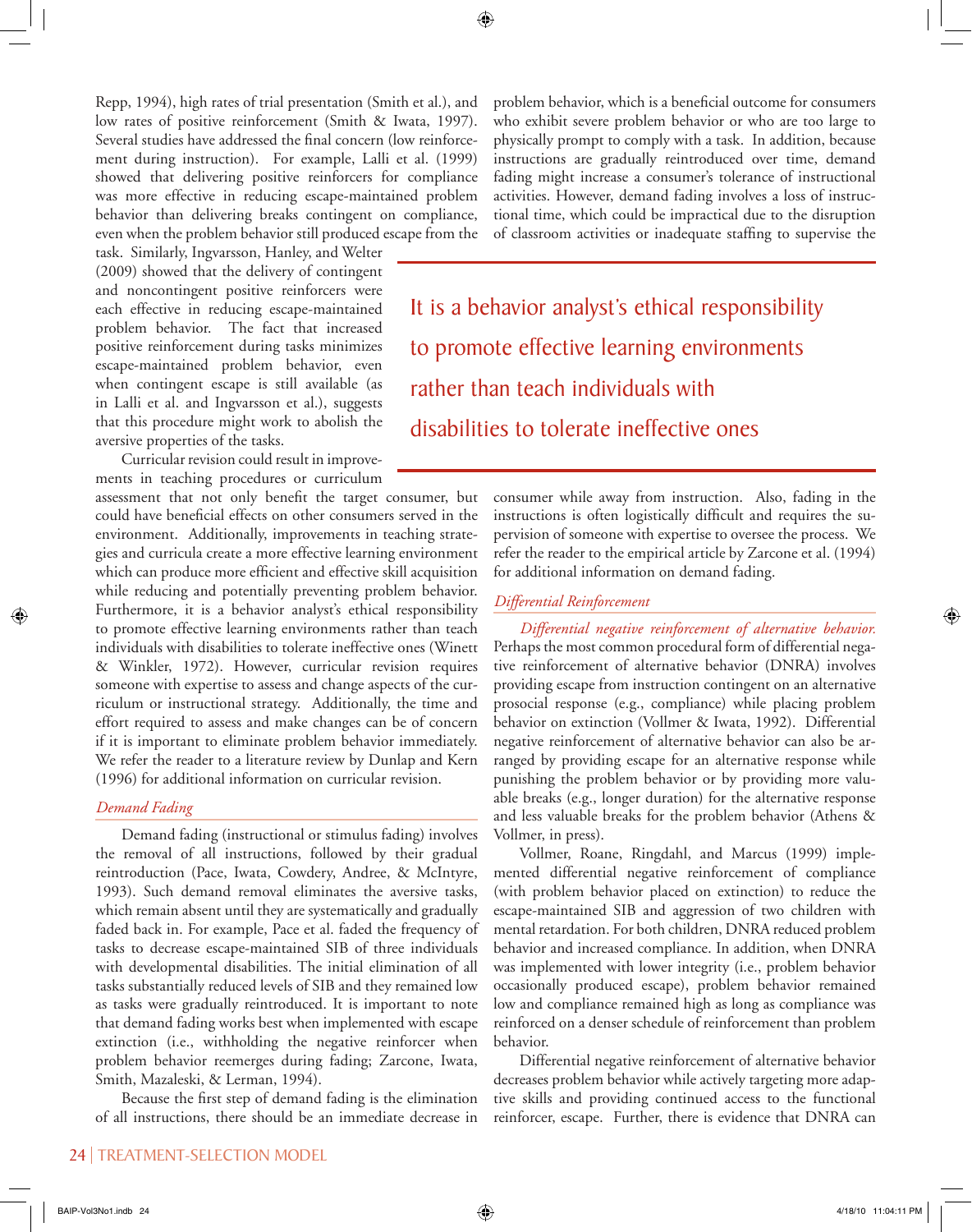still be effective at reduced procedural integrity (Vollmer et al., 1999). However, DNRA requires the delivery of breaks immediately after the alternative response criterion is met, which might be disruptive to classroom activities or be impractical if there is inadequate staffing to supervise the consumer during the break. In addition, DNRA requires the supervision of someone with expertise to supervise schedule thinning for the alternative behavior. We refer the reader to the literature review by Vollmer and Iwata (1992) for additional information on DNRA.

In order to effectively reduce problem behavior, the communicative response, or mand for escape, should ideally require less response effort, have a denser schedule of reinforcement, and have a shorter delay to reinforcement than the problem behavior

*Functional communication training.* Functional communication training (FCT) is a form of DNRA that involves providing escape from instruction contingent on a communicative response (e.g., vocal, sign) as the specific prosocial behavior while problem behavior is placed on extinction (Durand & Merges, 2001) or is punished (Hanley, Piazza, Fisher, & Maglieri, 2005). In order to effectively reduce problem behavior, the communicative response, or mand for escape, should ideally require less response effort, have a denser schedule of reinforcement, and have a shorter delay to reinforcement than the problem behavior (Horner & Day, 1991). Researchers have reduced problem behavior by teaching mands for escape (Horner & Day) and for assistance (Carr & Durand, 1985). For example, Carr and Durand used FCT to reduce escape-maintained disruptive behavior (e.g., aggression, tantrums, screaming, SIB) of three children with developmental disabilities. The authors taught the participants the vocal response, "I don't understand," which was immediately followed by assistance on the task. Occurrences of disruptive behavior were followed by continued task presentation without assistance. For all three participants, FCT reduced disruptive behavior to near-zero levels.

Functional communication training decreases problem behavior while actively targeting a communication skill and providing continued access to escape. Moreover, research has demonstrated that some individuals prefer FCT over noncontingent reinforcement and extinction (Hanley, Piazza, Fisher, Contrucci, & Maglieri, 1997). However, FCT may result in high rates of the communicative response, which must immediately be followed by breaks from instruction. As with DNRA, delivering breaks contingent on the consumer's communicative responses can be logistically difficult to manage in some environments. Also as with DNRA, FCT sometimes requires the supervision of someone with expertise to oversee additional interventions to reduce high rates of the communicative response. We refer the reader to a literature review by Tiger, Hanley, and Bruzek (2008) for additional information on FCT.

*Differential negative reinforcement of zero rates of responding.* Differential negative reinforcement of zero rates of responding (DNRO) involves delivering escape when the problem behavior has not occurred for a specific period of time (Vollmer &

Iwata, 1992). The general suggestion is to use initial intervals that are shorter than the mean inter-response time of the problem behavior during baseline, giving the individual a high probability of contacting the programmed contingency (Deitz & Repp, 1983). A common feature of DNRO is interval resetting, by which occurrences of the problem behavior immediately reset the timer to zero seconds and a new interval begins (Vollmer & Iwata). Buckley and Newchok (2006) used DNRO to reduce problem behavior maintained by escape from music of a 7-year-old boy with pervasive developmental disorder. The DNRO

procedure decreased disruptive behavior to near-zero levels that were maintained as the interval duration was successfully increased to 5 min.

For problem behavior maintained by escape from instructional activities, DNRA (including FCT) is generally more preferred than DNRO because the former procedure includes a skill acquisition component (Vollmer & Iwata, 1992). Furthermore, DNRA has shown to be more effective than DNRO in reducing escape-maintained problem behavior (Roberts, Mace, & Daggett, 1995). Alternatively, DNRO may be more appropriate for increasing tolerance to an aversive activity (e.g., an invasive medical procedure) because breaks may not be permitted to be under the client's control, as they are in DNRA (Vollmer & Iwata).

One benefit of DNRO is that it provides continued access to breaks while increasing tolerance to aversive situations that are necessary, such as medical procedures. However, DNRO is labor intensive because it requires constant monitoring of the consumer for occurrences of problem behavior. In addition, providing breaks on dense schedules at treatment outset can be logistically difficult if they disrupt ongoing activities. Finally, DNRO requires the supervision of someone with expertise in establishing the DNRO intervals and monitoring the schedule thinning process. We refer the reader to the literature review by Vollmer and Iwata (1992) for additional information on DNRO.

# *Escape Extinction*

Escape extinction involves the continued presentation of an aversive activity (e.g., instructional tasks) while eliminating the possibility of escape from the activity contingent on problem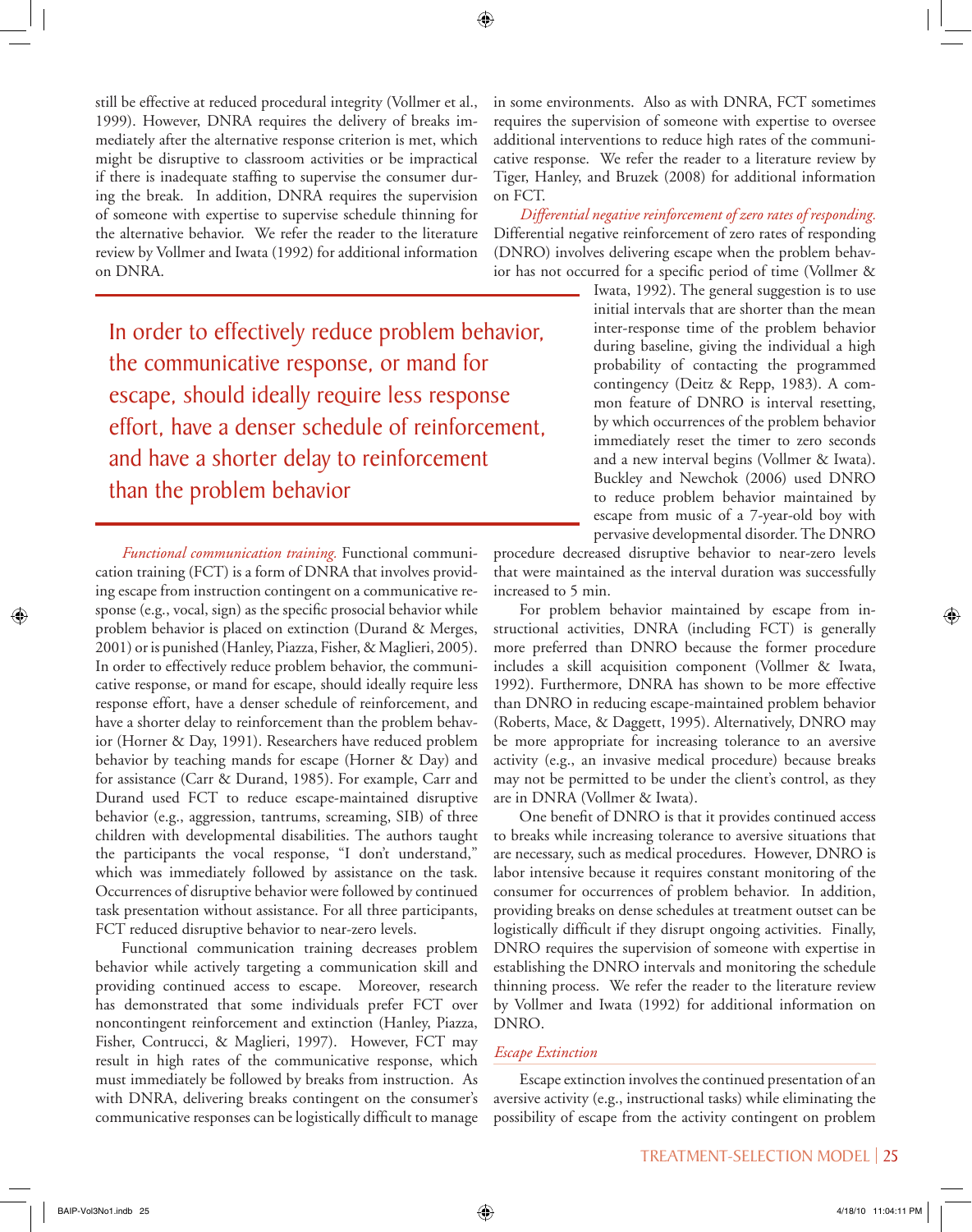behavior (Iwata, Pace, Kalsher, Cowdery, & Cataldo, 1990). Iwata et al. implemented escape extinction with physical guidance to reduce the escape-maintained SIB of six children with mental retardation<sup>1</sup>. For 5 of 6 participants, escape extinction with physical guidance reduced SIB to low levels and resulted in increased task compliance. For the sixth participant, escape extinction did not reduce SIB until response blocking was added. Further, Iwata, Pace, Cowdery, and Miltenberger (1994) showed that escape extinction was an effective treatment for escape-maintained SIB, but had no effect on SIB maintained by attention or automatic reinforcement. This finding underscores the importance of matching reductive treatments to the function of problem behavior.

The main benefit of escape extinction is that it can be combined with other treatments (e.g., activity choice, demand fading, DNRO) to enhance their effectiveness. However, escape extinction may not immediately decrease problem behavior and there is often a high degree of effort associated with implementing the procedure. Instructors are likely to implement escape extinction with lower treatment integrity than other procedures, which might make problem behavior more resistant to extinction in the future (McConnachie & Carr, 1997). Furthermore, extinction might result in a burst of responding that is at least as high as pretreatment rates and might evoke aggressive behavior, although these outcomes are not guaranteed (Lerman, Iwata, & Wallace, 1999). We refer the reader to literature reviews by Ducharme and Van Houten (1994) and Lerman and Iwata (1996) for additional information on escape extinction.

# *Noncontingent Escape*

Noncontingent escape (NCE) involves the delivery of escape from instructional activities on a time-based schedule (e.g., fixed-time, variable-time), regardless of the individual's problem behavior (Kodak, Miltenberger, & Romanuik, 2003; Vollmer, Marcus, & Ringdahl, 1995). At the beginning of the procedure, escape is typically provided on a denser schedule than what the problem behavior typically produces (Carr & LeBlanc, 2006). After NCE is successful in reducing problem behavior, the reinforcement schedule is generally thinned to a more manageable value. For example, Vollmer et al. used NCE to reduce the escape-maintained SIB of two males with developmental disabilities and were able to thin the schedule of noncontingent (fixed time) breaks from 10 s to 2.5 min for one participant and to 10 min for the other. In addition, NCE and DNRO were compared with one of the participants and NCE resulted in quicker reductions in problem behavior.

One of the main benefits of NCE is that it immediately reduces problem behavior while continuing to provide the functional reinforcer (Vollmer et al., 1995). Additionally, because NCE is an antecedent intervention, it does not require the occurrence of problem behavior to be effective, and might even prevent problem behavior from occurring. Another potential benefit is that noncontingent reinforcement has been shown to be effective without extinction, which would make the intervention an option for when extinction is impractical (Lalli, Casey, & Kates, 1997). A potential concern with NCE is that the schedule of noncontingent breaks is quite dense at the beginning of intervention, which could be impractical or disruptive to the consumer's environment. Like other interventions that require schedule thinning, NCE requires the involvement of someone who can adequately calculate schedule values and oversee the thinning process. Another potential, but probably unlikely, concern is that noncontingent reinforcement has sometimes been shown to accidentally reinforce problem behavior (Vollmer, Ringdahl, Roane, & Marcus, 1997). In such an event, skipping or briefly delaying scheduled breaks that occur just after problem behavior should eliminate the problem. We refer the reader to the book chapters by Carr and LeBlanc (2006) and Vollmer and Wright (2003) for additional information on noncontingent escape.

### Clinical Considerations and Decision Making

The clinical decision-making model described here is intended for use by individuals with experience with functional assessment and function-based treatment of problem behavior, instructional curricula, and effective teaching procedures. Seasoned practitioners who have strong influence over their clinical environments most likely have their own guides for selecting treatments. However, behavior analysts who have less control over clinical environments, such as those who consult or are newly in charge of the settings may find these recommendations useful.

Each of the treatments described in the previous section is empirically supported for the treatment of escape-maintained problem behavior. However, not every treatment is equally well-suited to a particular client or therapeutic environment. Identifying the function of problem behavior is a necessary precondition before selecting each of these interventions. Fortunately, there are numerous helpful resources for conducting a functional assessment (e.g., Carr, LeBlanc, & Love, 2008; Iwata & Dozier, 2008; Vollmer, Marcus, Ringdahl, & Roane, 1995). The next step in the process is equally important and involves consideration of specific characteristics of the client and therapeutic environment. Some important client characteristics to consider include the current skill repertoire, level of compliance, and severity and dangerousness of the problem behavior. Some important environmental factors to consider include the appropriateness of the curriculum and instruction, tolerance for disruption to others in the environment, staffing ratios, and the amount of available technical expertise.

<sup>&</sup>lt;sup>1</sup> Although Iwata et al. (1990) suggested that the physical guidance necessary to keep an individual from escaping an instructional situation may constitute a form of punishment, the response reductions that typically occur under such procedures share characteristics of those associated with extinction (e.g., response bursts, gradual reductions; Iwata, Pace, Cowdery et al., 1994).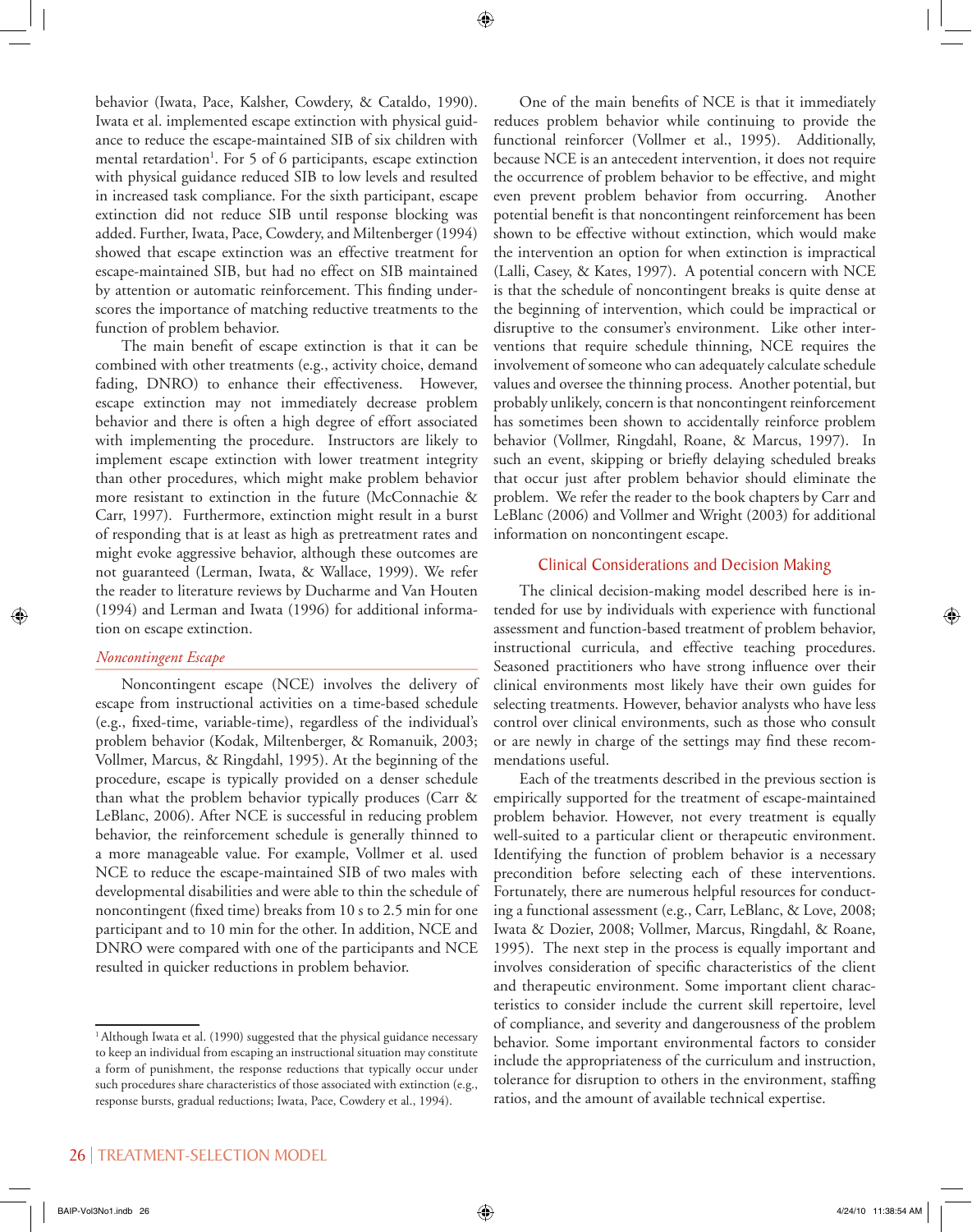# *Table. Strengths and potential limitations of treatments for escape-maintained problem behavior.*

| <b>Treatment</b>                                                          | Description                                                                                                                                                        | Strengths                                                                                                                                                                                                                                                                 | <b>Potential Limitations</b>                                                                                                                                                                                                                                                    |
|---------------------------------------------------------------------------|--------------------------------------------------------------------------------------------------------------------------------------------------------------------|---------------------------------------------------------------------------------------------------------------------------------------------------------------------------------------------------------------------------------------------------------------------------|---------------------------------------------------------------------------------------------------------------------------------------------------------------------------------------------------------------------------------------------------------------------------------|
| Activity<br>Choice                                                        | Offer a choice<br>among selected tasks                                                                                                                             | · Might prevent problem behavior<br>• No lost instruction time<br>• Provides choice-making opportunities<br>• Increased compliance                                                                                                                                        | • No programmed consequence for problem behavior<br>• Requires preparation of additional instructional<br>materials<br>· Requires choice-making skills<br>· Requires an appropriate curriculum be in place<br>· Requires learners who can tolerate some instruction             |
| Curricular and<br>Instructional<br>Revision                               | Change curricular<br>targets or instructional<br>procedures                                                                                                        | • Results in improvements in teaching<br>• Might benefit other learners in the<br>environment<br>· Might produce more efficient and ef-<br>fective skill acquisition<br>· Might prevent problem behavior                                                                  | · Requires time, effort, and expertise to change<br>curriculum/instruction<br>· No programmed consequence for problem behavior                                                                                                                                                  |
| Demand<br>Fading                                                          | Remove all demands,<br>then gradually<br>reintroduce them<br>over time; include<br>escape extinction                                                               | · Immediately reduces problem behavior<br>• The first step of the intervention (de-<br>mand removal) is often already done<br>· Might prevent problem behavior<br>• Might increase tolerance of instruction<br>• A good match for dangerous behavior<br>and large clients | • Gradually fading in demands might be logistically<br>difficult<br>· Requires expertise to establish and oversee the fading<br>process<br>• Periods of non-instruction could be disruptive to<br>classroom activities                                                          |
| Differential<br>Negative<br>Reinforcement<br>of Alternative<br>Behavior   | Provide a break from<br>work after a new,<br>alternative behavior and<br>place the problem be-<br>havior on extinction (see<br>text for other variations)          | • Actively targets new skills or increases<br>existing ones<br>• Provides continued access to escape<br>throughout the intervention<br>• May be used without extinction                                                                                                   | • Periods of non-instruction could be disruptive to<br>classroom activities<br>· Requires expertise to establish and oversee schedule<br>thinning process                                                                                                                       |
| Differential<br>Negative<br>Reinforcement<br>of Zero Rates of<br>Behavior | Provide a break from<br>work if the problem be-<br>havior has not occurred<br>for a specified amount<br>of time and place the<br>problem behavior on<br>extinction | • Provides continued access to escape<br>throughout the intervention<br>• Useful for increasing tolerance of neces-<br>sary, but aversive, stimuli                                                                                                                        | • Requires constant monitoring for occurrences of<br>problem behavior<br>• Periods of non-instruction could be disruptive to<br>classroom activities<br>· Requires expertise to establish and oversee schedule<br>thinning process                                              |
| Extinction                                                                | Do not provide a break<br>from work contingent<br>on problem behavior;<br>continue presenting<br>the task regardless of<br>problem behavior                        | • Provides a contingency for problem<br>behavior<br>• Compatible with other treatments to<br>enhance their effectiveness                                                                                                                                                  | • High response effort of implementation<br>• Might produce a response burst or aggression<br>· Might make behavior more resistant to extinction<br>without strong treatment integrity<br>• Does not result in immediate response suppression                                   |
| Functional<br>Communication<br>Training                                   | Provide a break from<br>work for a new, com-<br>municative response<br>and place the problem<br>behavior on extinction<br>(or punishment)                          | • Actively targets new skills or increases<br>existing ones<br>• Provides continued access to escape<br>throughout the intervention<br>• Preferred by some individuals over<br>NCE and extinction<br>• May be used without extinction                                     | • May result in high rates of the communicative<br>response<br>• Does not result in immediate response suppression<br>• Periods of non-instruction could be disruptive to<br>classroom activities<br>· Requires expertise to establish and oversee schedule<br>thinning process |
| Noncontingent<br>Escape                                                   | Provide breaks from<br>work on a time-based<br>schedule, irrespective of<br>problem behavior                                                                       | • Provides continued access to escape<br>throughout the intervention<br>· Immediately reduces problem behavior<br>· Might prevent problem behavior<br>• May be used without extinction                                                                                    | • May produce adventitious reinforcement of problem<br>behavior<br>• Periods of non-instruction could be disruptive to<br>classroom activities<br>· Requires expertise to establish and oversee schedule<br>thinning process                                                    |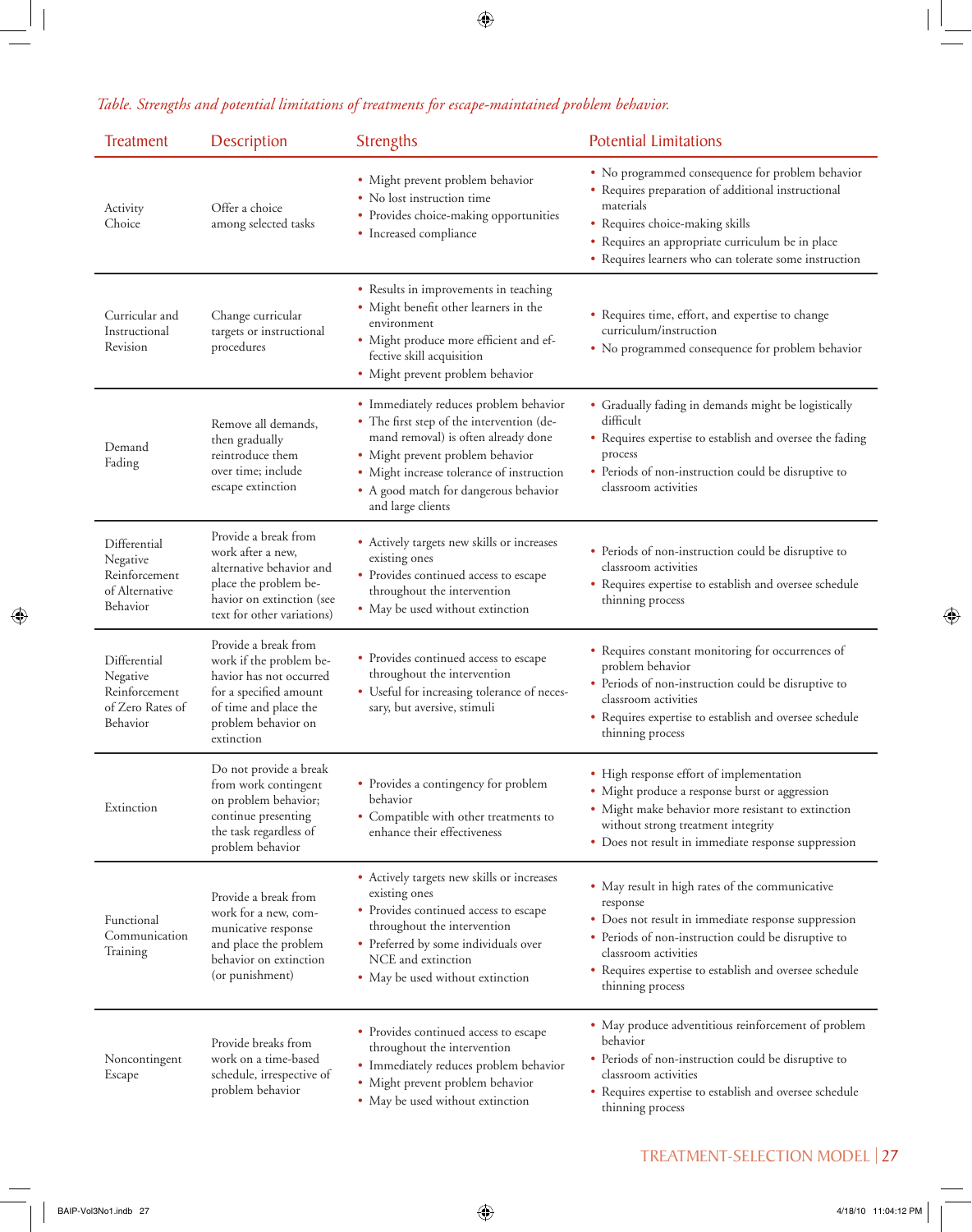The Table summarizes the important strengths and potential limitations of each treatment. Consider the example of NCE. For clients with very dangerous behavior, NCE is a promising option because it frequently produces immediate reductions in problem behavior, particularly when the schedule is nearly continuous. In addition, NCE can be implemented with or without extinction, making this treatment a good match for environments that are unable or unwilling to implement escape extinction. However, minimal instruction occurs during NCE, particularly at the onset of the treatment, and expertise is required to effectively guide the schedule thinning process. In addition, no new skill is explicitly targeted, which may be a concern for clients who need to develop functional communication repertoires but may not be a concern for clients who already have those repertoires.

## *A Clinical Model for Optimal Treatment Selection*

It may be challenging for practitioners to simultaneously consider all of the relevant client and environment variables that should impact treatment selection. One solution to this challenge is to prioritize the clinical considerations and follow a specific model in decision-making. The Figure illustrates a clinical model for sequentially asking and answering questions that will lead to differential treatment selection. The ordering of the questions is based on ethical responsibilities, safety and practical considerations, and organizational issues. Each time a question is answered negatively, 1 or 2 treatments become the optimal options. The earlier in the framework a question is answered affirmatively, the more possible treatments there are from which to choose. Refer to the Table for a comparison of the strengths and potential limitations of each treatment when deciding between multiple options. Extinction in isolation is presented as an optimal alternative in one area of the model; however, several of the procedures (noted with an asterisk in the Figure) can be implemented with or without extinction depending on the constraints of the clinical situation. If clinical progress turns a "no" response into a "yes" response, but some degree of problem behavior remains, return to the clinical model. For example, if implementation of NCE or demand fading after negatively answering question 3 produces some level of compliance, you may have the option of continuing with questions 4 and 5 in the model.

The first question about the appropriateness of the curriculum and instructional procedures is important for two reasons. First, it speaks to the behavior analyst's ethical responsibility to promote effective learning environments rather than teaching individuals with disabilities to tolerate ineffective ones (Winett & Winkler, 1972). Second, improving curricular and instructional procedures is a practical way to directly address the escape contingency by abolishing the reinforcing value of escape. When clients are presented with tasks that are far above their current capabilities or are exposed to ineffective prompting strategies, learning environments are typically aversive. The most direct way to address the problem would be to teach the relevant pre-requisite skills before advanced skills and to use more effective instructional strategies, thus abolishing escape as a negative reinforcer. Such changes should enhance learning in addition to decreasing problem behavior. The practitioner will only need to progress to the next step in the model if the curriculum and instruction are appropriate, if curriculum/instructional revision fails to produce adequate treatment effects, or if influence over these variables is not currently possible.

The second question about behavioral severity and environmental tolerance for the behavior speaks to the need to determine if there must be an immediate suppression of problem behavior during treatment. Several scenarios may make it imperative that no or few problem behaviors occur at the onset of treatment. Those in the therapeutic environment may be unwilling or unable to allow a single instance of problem behavior or may insist on termination of services if even one more instance of problem behavior occurs. This situation is most likely to occur when the client is considered difficult to physically manage (e.g., a large, aggressive client), the behavior would produce unacceptable danger to the client (e.g., severe SIB, elopement), or if the behavior is socially offensive (e.g., public disrobing, sexual misbehavior). In these circumstances, providers often have already eliminated all demands in an effort to avoid problem behavior.

The aforementioned circumstances drastically limit the number of optimal treatments because certain treatments that might eventually prove effective often do not produce immediate suppression of problem behavior (e.g., extinction, FCT) and might represent a sudden reintroduction of demands into the environment (e.g., FCT, activity choice). On the other hand, demand fading and NCE immediately abolish the reinforcing value of escape and, thus, are typically associated with rapid reductions in problem behavior. In addition, these two treatments can be implemented without extinction, and stakeholders with a low tolerance for problem behavior are likely to also have little tolerance for implementation of escape extinction procedures. Consider demand fading and NCE as the optimal starting point under these circumstances. As treatment gains are made, it may become possible to consider other treatment options as an alternative or supplement and the next questions in the model can guide your selection at that time.

Third, the practitioner should consider the client's current rate of compliance with instructions. If virtually no instructions are met with compliance, demand fading and NCE are still attractive options because their early phases include few instructions with the client gradually encountering more as treatment progresses. Both of these procedures could be implemented with or without extinction depending on the environment's tolerance of escape extinction. Because the curriculum and instructional practices have already been deemed appropriate or have been revised to be appropriate, the client will presumably come into contact with sufficient reinforcement and effective prompting strategies for any newly occurring instances of compliance. Without the prior curriculum and instructional revision (i.e., question 1 in the model), it is unreasonable to expect sustained improvements in compliance and problem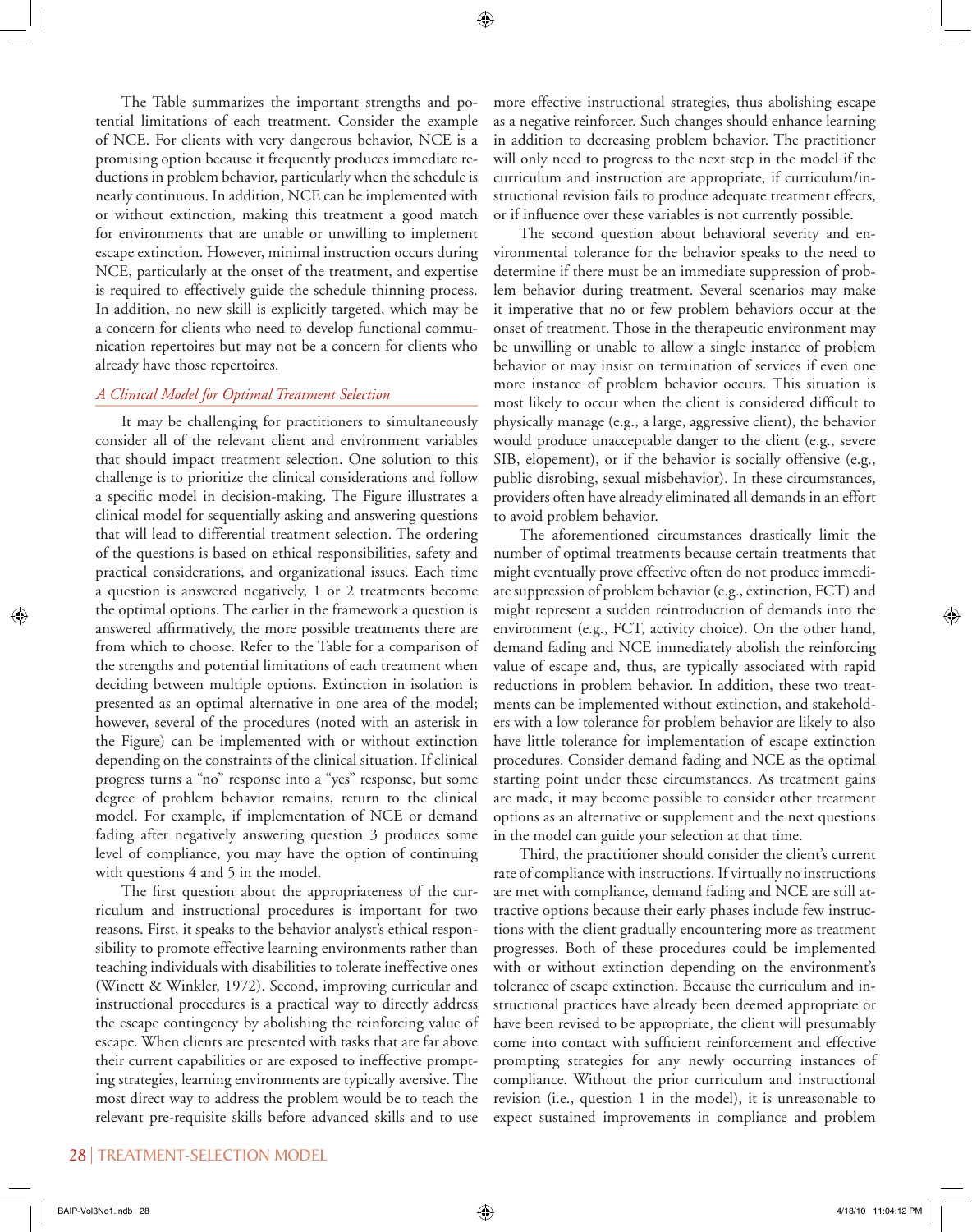# **Functional Assessment Indicates Problem Behavior is Maintained by Escape from Demands**



*Figure. A model for selecting function-based treatments for escape-maintained problem behavior. Note: \*Consider including extinction if viable; DNRA = differential negative reinforcement of alternative behavior, DNRO = differential negative reinforcement of zero rates of behavior, FCT = functional communication training, NCE = noncontingent escape.*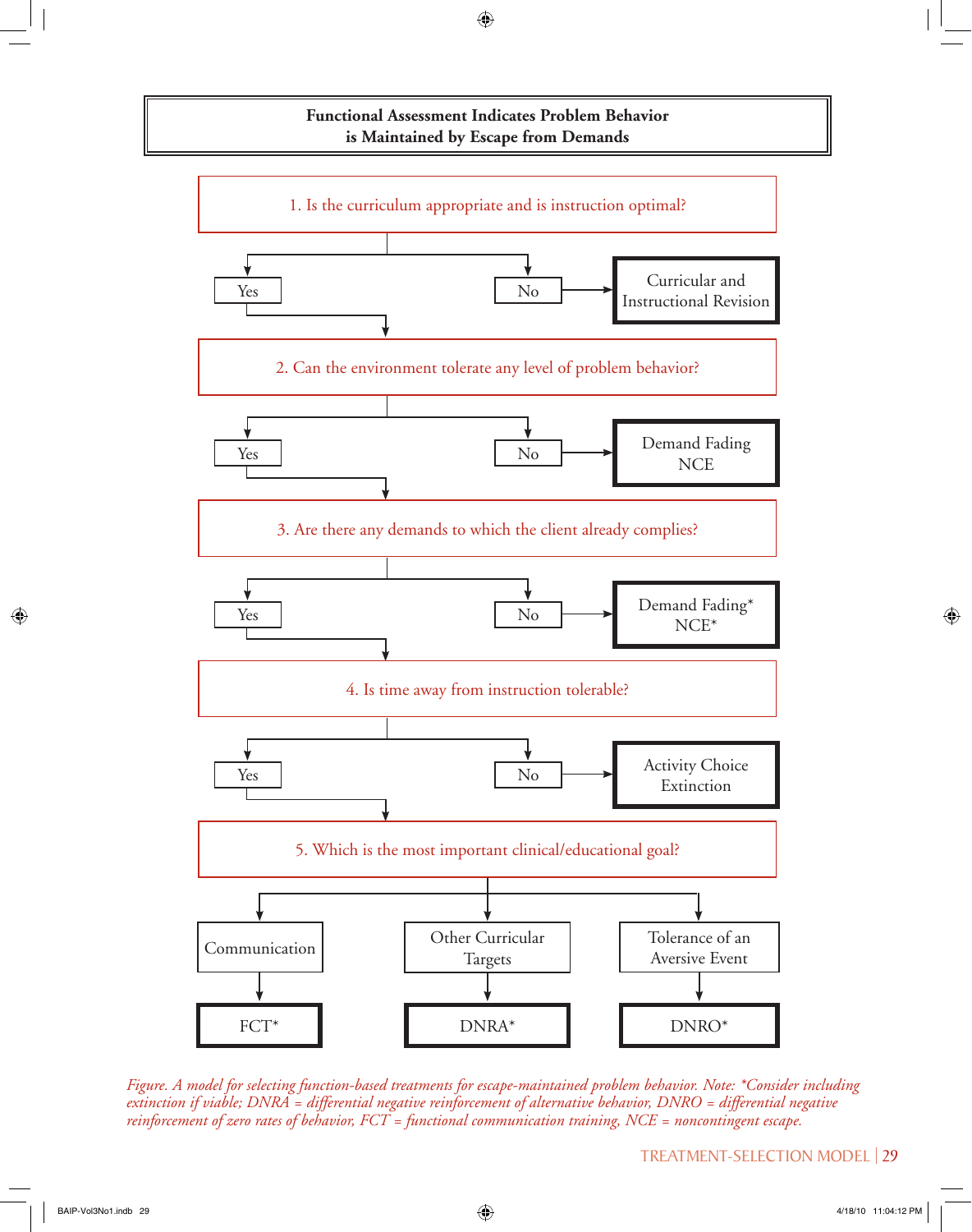behavior as instructional periods are increased. Other excellent treatments that involve a direct instructional component (e.g., FCT) or a requirement of compliance from the outset (e.g., DRA) are less optimal initially but might become viable when compliance becomes more reliable.

Next, the practitioner should consider whether time away from instruction is tolerable. Some of the common concerns with breaks from instruction include logistical difficulties associated with supervision of a learner away from the main learner group, stigma or fairness problems associated with one person getting a break while others do not, and loss of instructional opportunities when break schedules are dense. It may be possible to discuss alternatives that would mitigate implementer concerns while increasing the number of potential treatment options. For example, in an inclusive or general education environment, the first two concerns could be mitigated if the student were to remain at his/her desk while having a brief break from instruction (e.g., brief use of headphones during lecture). If you are unable to mitigate the concerns, the optimal treatments are activity choice, extinction, and DNRA with extinction. When the option of choosing seems highly preferred by the learner, activity choice is a good option and it may be combined with other treatments such as DNRA or NCE. However, it has the drawback of requiring preparation of additional materials for the learner's selection. Extinction has the advantage of directly addressing the contingency for problem behavior but the drawbacks of potential extinction-related side effects and high response effort of implementation.

The final question prompts the practitioner to choose the most pressing clinical or educational goal for the client and to select an optimal treatment accordingly. When a client does not have a meaningful communication repertoire, the optimal treatment is FCT because this treatment establishes a mand response that allows the client to synchronize breaks with his or her own motivating operations. If the client already has communication skills that would allow him to request a break, then consider targeting other important curricular areas (e.g., language, mathematics). When establishing the criterion to earn a break, remember that you can target one of many important dimensions of responding such as compliance or accuracy by providing breaks contingent on performance (i.e., DNRA). When the presenting problem involves an aversive event that has to occur for the client's well-being (e.g., medical procedures) rather than skill acquisition, DNRO presents an appealing option for producing tolerance to these events and should be initially implemented with the breaks occurring based on very brief intervals.

# **Conclusion**

A number of effective treatments for escape-maintained behaviors have been developed and each has characteristics that make it optimal for certain environments and clients and less optimal for others. The present article summarizes the most commonly researched function-based treatments for escapemaintained behavior and the clinical contexts for which they are most appropriate. In addition, we provide a clinical model for selecting function-based treatments based on client characteristics and the constraints of the therapeutic environment.

Our model is based on selecting a single optimal intervention at a time, which is advisable when the behavior analyst needs to train providers to proficiency and ensure high treatment fidelity. However, one treatment may sometimes enhance the effects of another. For example, providing activity choice or adding an extinction contingency may enhance the effects of any of the other treatments (e.g., DNRA, FCT, NCE). However, the behavior analyst should consider whether the response effort associated with implementing additional treatment components is likely to produce fatigue or poor treatment integrity. One particular treatment combination to avoid is NCE combined with FCT because research indicates that NCE interferes with acquisition of the communication response, at least when the NCE schedule is rich (Goh, Iwata, & DeLeon, 2000). However, these two treatments might be implemented sequentially. In our model, a practitioner might initially select NCE as an optimal treatment (at questions 2 and 3) and elect to target a functional communication response after NCE has been successfully discontinued or the schedule has been thinned.

We have attempted to integrate the findings from a large experimental literature on treatments for escape-maintained problem behavior into a decision-making framework for practicing behavior analysts. Although the model is based on the empirical literature, our clinical experience guided the ordering of the questions and the determination of the appropriateness and usefulness of treatments at different decision points. We have no experimental evidence that this particular model is more effective than any alternative, but it is a logical framework for the practitioner seeking guidance in treatment selection that could be experimentally validated in future research.

#### References

- Asmus, J. M., Ringdahl, J. E., Sellers, J. A., Call, N. A., Andelman, M. C., & Wacker, D. P. (2004). Use of a short-term inpatient model to evaluate aberrant behavior: Outcome data summaries from 1996 to 2001. *Journal of Applied Behavior Analysis, 37*, 283-304.
- Athens, E. S., & Vollmer, T. R. (in press). An investigation of differential reinforcement of alternative behavior without extinction. *Journal of Applied Behavior Analysis*.
- Buckley, S. D., & Newchok, D. K. (2006). Analysis and treatment of problem behavior evoked by music. *Journal of Applied Behavior Analysis, 39*, 141-144.
- Carr, E. G., & Durand, V. M. (1985). Reducing behavior problems through functional communication training. *Journal of Applied Behavior Analysis, 18*, 111-126.
- Carr, J. E., & LeBlanc, L. A. (2006). Noncontingent reinforcement as antecedent behavior support. In J. K. Luiselli (Ed.), *Antecedent assessment & intervention: Supporting children & adults with developmental disabilities in community settings* (pp. 147-164). Baltimore, MD: Brookes.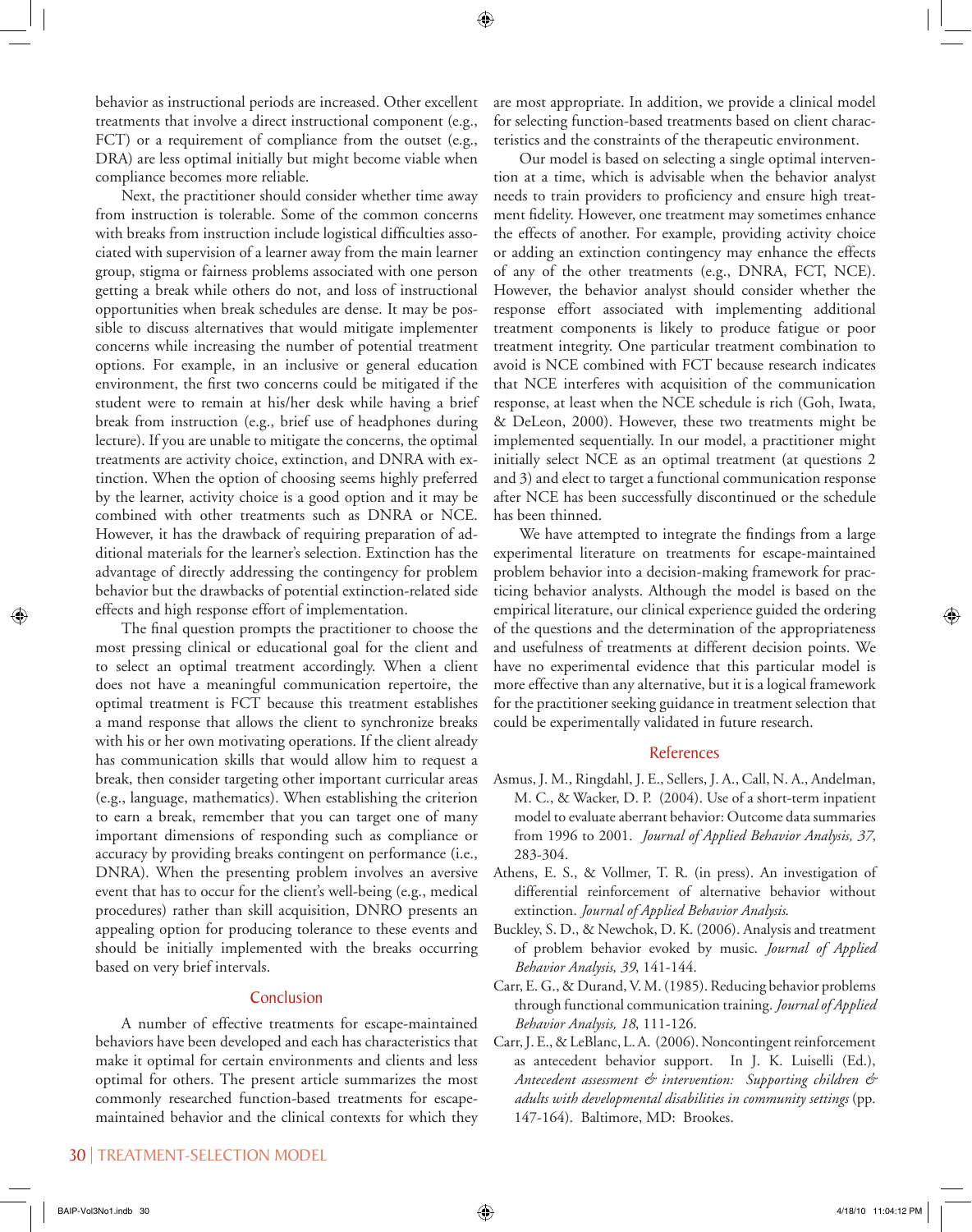- Carr, J. E., LeBlanc, L. A., & Love, J. R. (2008). Experimental functional analysis of problem behavior. In W. T. O'Donohue, J. E. Fisher, & S. C. Hayes (Eds.), *Cognitive behavior therapy: Applying empirically supported techniques in your practice* (2nd ed.) (pp. 211-221). Hoboken, NJ: Wiley.
- Cipani, E. (1998). Three behavioral functions of classroom noncompliance: Diagnostic and treatment implications. *Focus on Autism and Other Developmental Disorders, 13*, 66-72.
- Clarke, S., Dunlap, G., Foster-Johnson, L., Childs, K. E., Wilson, D., White, R., et al. (1995). Improving the conduct of students with behavioral disorders by incorporating student interests into curricular activities. *Behavioral Disorders, 20*, 221-237.
- Deitz, D. E. D., & Repp, A. C. (1983). Reducing behavior through reinforcement. *Exceptional Education Quarterly, 3,* 34-46*.*
- Ducharme, J. M., & Van Houten, R. (1994). Operant extinction in the treatment of severe maladaptive behavior: Adapting research to practice. *Behavior Modification, 18,* 139-170.
- Dunlap, G., Foster-Johnson, L., Clarke, S., Kern, L., & Childs, K. E. (1995). Modifying activities to produce functional outcomes: Effects on problem behaviors of students with disabilities. *Journal of the Association for Persons with Severe Handicaps, 20*, 248-258.
- Dunlap, G., & Kern, L. (1996). Modifying instructional activities to promote desirable behavior: A conceptual and practical framework. *School Psychology Quarterly, 11,* 297-312.
- Dunlap, G., Kern-Dunlap, L., Clarke, S., & Robbins, F. R. (1991). Functional assessment, curricular revisions, and severe behavior problems. *Journal of Applied Behavior Analysis, 24*, 387-397.
- Durand, V. M., & Merges, E. (2001). Functional communication training: A contemporary behavior analytic intervention for problem behaviors. *Focus on Autism and Other Developmental Disabilities, 16*, 110-119.
- Dyer, K., Dunlap, G., & Winterling, V. (1990). Choice making on the serious problem behaviors of students with severe handicaps. *Journal of Applied Behavior Analysis, 23*, 515-524.
- Ferro, J., Foster-Johnson, L., & Dunlap, G. (1996). Relation between curricular activities and problem behaviors of students with mental retardation. *American Journal of Mental Retardation, 101*, 184-194.
- Goh, H., Iwata, B. A., & DeLeon, I. G. (2000). Competition between noncontingent and contingent reinforcement schedules during response acquisition. *Journal of Applied Behavior Analysis, 33,* 195-205.
- Hanley, G. P., Piazza, C. C., Fisher, W. W., Contrucci, S. A., & Maglieri, K. A. (1997). Evaluation of client preferences for function-based treatment packages. *Journal of Applied Behavior Analysis, 30*, 459-473.
- Hanley, G. P., Piazza, C. C., Fisher, W. W., & Maglieri, K. A. (2005). On the effectiveness of and preference for punishment and extinction components of function-based interventions. *Journal of Applied Behavior Analysis, 38*, 51-65.
- Horner, R. H., & Day, H. M. (1991). The effects of response efficiency on functionally equivalent competing behaviors. *Journal of Applied Behavior Analysis, 24*, 719-732.
- Houlihan, D. D., Sloane, H. N., Jones, R. N., & Patten, C. (1992). A review of behavioral conceptualizations and treatments of child noncompliance. *Education and Treatment of Children, 15*, 56-77.
- Ingvarsson, E. T., Hanley, G. P., & Welter, K. M. (2009). Treatment of escape-maintained behavior with positive reinforcement: The role of reinforcement contingency and density. *Education and Treatment of Children, 32*, 371-401.
- Iwata, B. A., & Dozier, C. L. (2008). Clinical application of functional analysis methodology. *Behavior Analysis in Practice, 1,* 3-9.
- Iwata, B. A., Pace, G. M., Cowdery, G. E., & Miltenberger, R. G. (1994). What makes extinction work: An analysis of procedural form and function. *Journal of Applied Behavior Analysis, 27*, 131-144.
- Iwata, B. A., Pace, G. M., Dorsey, M. F., Zarcone, J. R., Vollmer, T. R., Smith, R. G., et al. (1994). The functions of self-injurious behavior: An experimental-epidemiological analysis. *Journal of Applied Behavior Analysis, 27*, 215-240.
- Iwata, B. A., Pace, G. M., Kalsher, M. J., Cowdery, G. E., & Cataldo, M. F. (1990). Experimental analysis and extinction of self-injurious escape behavior. *Journal of Applied Behavior Analysis, 23*, 11-27.
- Kern, L., Childs, K. E., Dunlap, G., Clarke, S., & Falk, G. D. (1994). Using assessment-based curricular intervention to improve the classroom behavior of a student with emotional and behavioral challenges. *Journal of Applied Behavior Analysis, 27*, 7-19.
- Kern, L., Vorndran, C. M., Hilt, A., Ringdahl, J. E., Adelman, B. E., & Dunlap, G. (1998). Choice as an intervention to improve behavior: A review of the literature. *Journal of Behavioral Education, 8,* 151-169.
- Kodak, T., Miltenberger, R. G., & Romanuik, C. (2003). Comparison of differential reinforcement and noncontingent reinforcement for the treatment of a child's multiply controlled problem behavior. *Behavioral Interventions, 18*, 267-278.
- Lalli, J. S., Casey, S. D., & Kates, K. (1997). Noncontingent reinforcement as treatment for severe problem behavior: Some procedural variations*. Journal of Applied Behavior Analysis, 30,* 127-137.
- Lalli, J. S., Vollmer, T. R., Progar, P. R., Wright, C., Borrero, J., Daniel, D., et al. (1999). Competition between positive and negative reinforcement in the treatment of escape behavior. *Journal of Applied Behavior Analysis, 32*, 285-296.
- Lerman, D. C., & Iwata, B. A. (1996). Developing a technology for the use of operant extinction in clinical settings: An examination of basic and applied research. *Journal of Applied Behavior Analysis, 29,* 345-382.
- Lerman, D. C., Iwata, B. A., & Wallace, M. D. (1999). Side effects of extinction: Prevalence of bursting and aggression during the treatment of self-injurious behavior. *Journal of Applied Behavior Analysis, 32*, 1-8.
- Love, J. R., Carr, J. E., & LeBlanc, L. A. (2009). Functional assessment of problem behavior in children with autism spectrum disorders: A summary of 32 outpatient cases. *Journal*